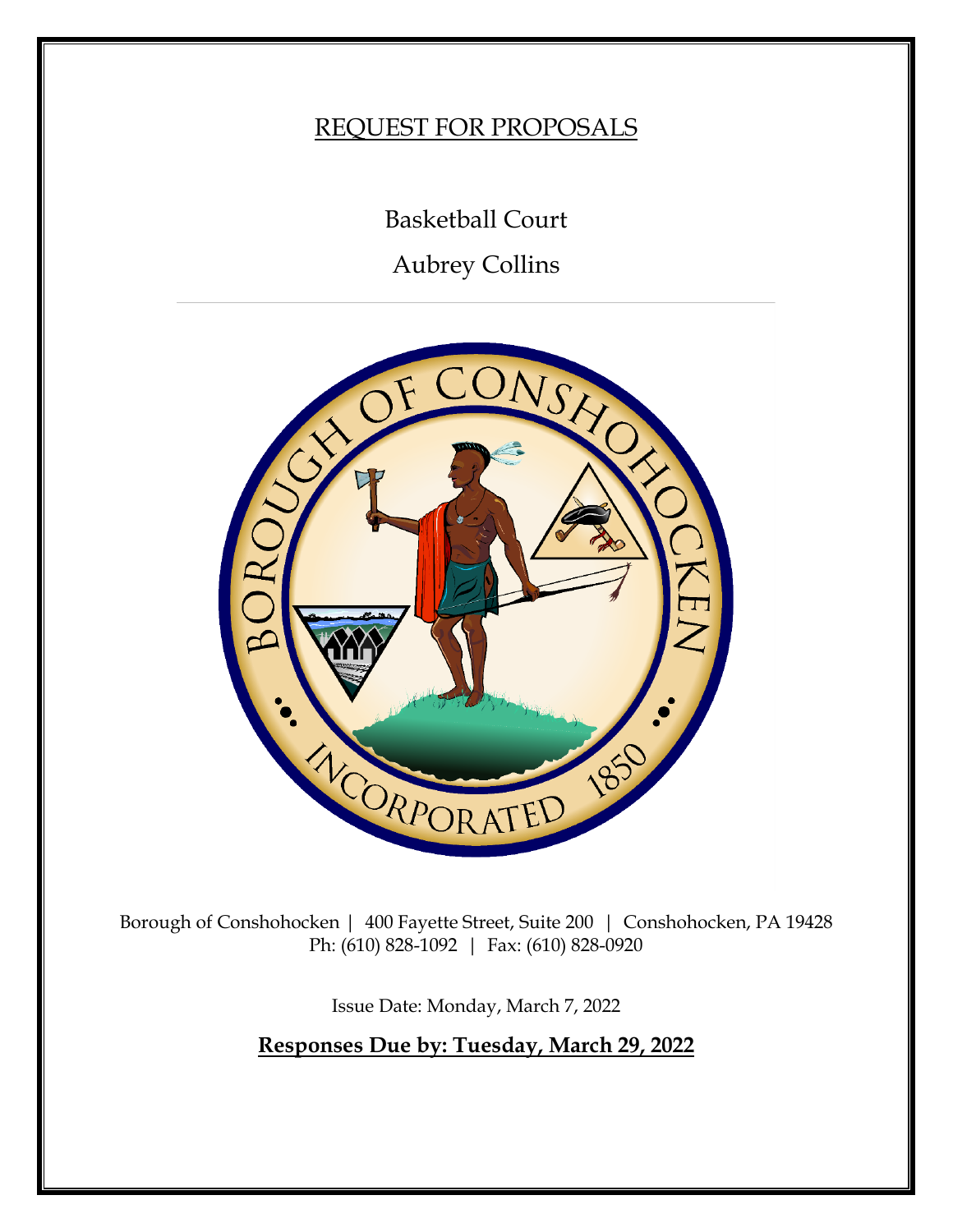# **Borough of Conshohocken | RFP for Aubrey Collins Basketball Court**

## SECTION I: INTRODUCTION

The Borough of Conshohocken, located at 400 Fayette Street, Suite 200, Conshohocken, PA 19428, is seeking proposals from qualified and licensed contractors to provide services that include, but are not limited to, demolition of existing court, reconstruction of court, purchasing and installing basketball standards at Aubrey Collins Park located at E. Elm St. (between Poplar & Ash Sts.), Conshohocken, PA 19428.

The Borough operates under a seven-member Council and Mayor form of government. The Borough Manager is the Chief Administrative Officer of the Borough. The Borough provides relatively extensive services to the community. These services include: police and fire protection; emergency medical aid; building safety regulations and inspection; street lighting; land use planning and zoning; housing and community development; maintenance and improvement of streets and related structures; traffic safety; and full range of recreational programs. Departments in the Borough consist of the following: Office of the Borough Manager, Department of Public Services (Public Works, Licenses & Inspections, Emergency Management & Fire Services), Department of Administrative Services, Engineering and Land Development, Communications and Special Events, Community Development and Zoning, Recreation Services and Police Department. The Borough's annual budget is approximately \$13 million.

#### SECTION II: SCOPE OF services

Any person or businesses interested in providing professional services to the Borough of Conshohocken must meet requirements as defined in the Pennsylvania Consolidated Statues, Title 8, Boroughs and Incorporated Towns. Scope of Services sought may include but are not limited to the following at the Sutcliffe Park Basketball Courts. The bidder will be required to provide all necessary materials, and should include the cost of those materials in its bid:

- 1. Install security fence during and after construction.
- 2. Inform Borough whether equipment will be brought/removed daily or if a laydown area is requested at the approval of the Borough.
- 3. Remove and dispose of existing basketball standards
- 4. Remove and dispose of existing playing surface
- 5. Purchase and install new basketball standards (2)
- 6. Purchase, deliver, and install stone dust screenings and laser grade screenings
- 7. Purchase, deliver, and install asphalt base course using laser guided paver
- 8. Purchase, deliver, and install top course using laser guided paver
- 9. Purchase, deliver, and install California Products color coat system (4 coats) of Borough's choice with white game lines
- 10. Grade and seed all sides of court to be level with new court and any other disturbed areas of grass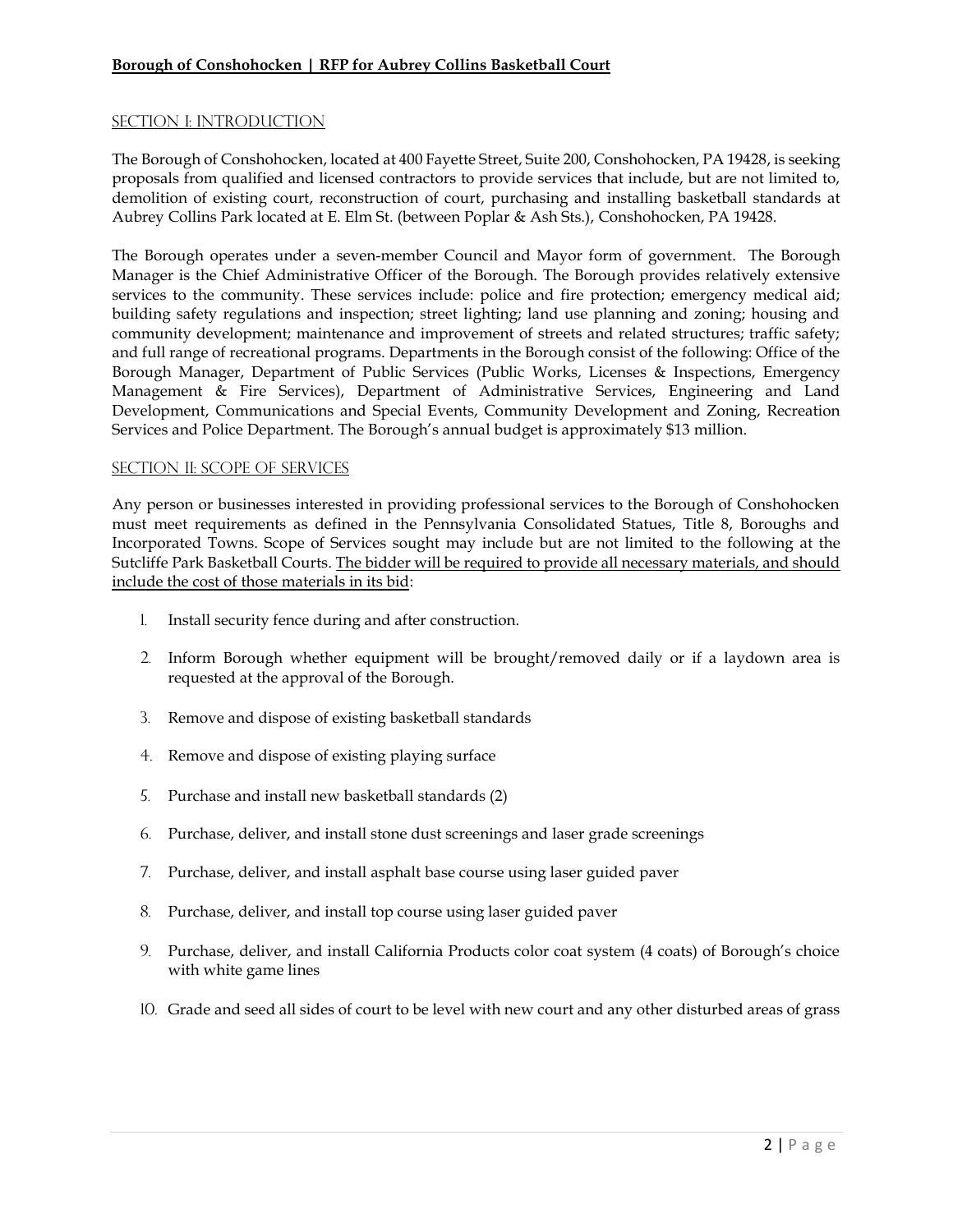# **Borough of Conshohocken | RFP for Aubrey Collins Basketball Court**

#### SECTION III: CONTENTS OF PROPOSAL

- 1. **Executive Summary:** Provide an Executive Summary of not more than two (2) pages detailing and substantiating why the contractor should be considered most qualified and be selected by the Borough to provide the services listed above.
- 2. **Contact Information:** Provide general information for the company including: name, address, office telephone number, office fax number, and email address of the principal individual contact responsible for the RFP response.
- 3. **Overview:** Provide general information about the history of the company, overview of qualifications pertinent to this RFP and demonstration of comparable services for other municipalities in Pennsylvania and Montgomery County.
- 4. **Understanding of the Scope of work:** Provide an understanding of the scope of work as described herein. Include a description of the company's experience working with Pennsylvania municipalities and how that relates to the contractor's ability to satisfy the scope of work.
- *5.* **Fees:** Provide an itemized schedule of expenses, including labor and direct expenses such as materials. *Note that the lowest price proposal will not necessarily be selected. Technical components will be weighed in addition to costs to ensure the Borough is procuring best value versus lowest price.*
- **6. Cost of materials:** Provide a detailed summary of the cost of materials required, including specifically those set forth in section II above.
- **7. Project Timeline:** Provide an overall project timeline from start of work until completion.
- 8. **References:** Provide at least three (3) references of clients for which the business has provided services within the last five (5) years. Include contact names, titles, phone numbers and email addresses.

## SECTION IV: TIMELINE AND SUBMISSION PROCEDURES

The Borough anticipates the following general timeline for this RFP. The anticipated schedule may be changed if it is in the Borough's best interest to do so.

> RFP Advertised – Monday, March 7, 2022 Proposal Due Date – Tuesday, March 29, 2022 End of business day Administration Evaluation of Proposals Proposer Interviews if selected (mandatory) – Wednesday, April 6, 2022 Council to consider authorizing award of bid – Wednesday, April 20, 2022 Contract Awarded – TBD

Copies of the request for proposals are available at Conshohocken Borough Hall located at 400 Fayette Street, Suite 200, Conshohocken, PA 19428, and the office hours are 8:30 AM to 4:30 PM Monday through Friday. The RFP is also available on the Borough website [\(www.conshohockenpa.gov\)](http://www.conshohockenpa.gov/).

Qualified applicants shall submit one (1) original copy of the proposal in a sealed envelope and one (1) electronic copy via email or flash drive to:

## Borough of Conshohocken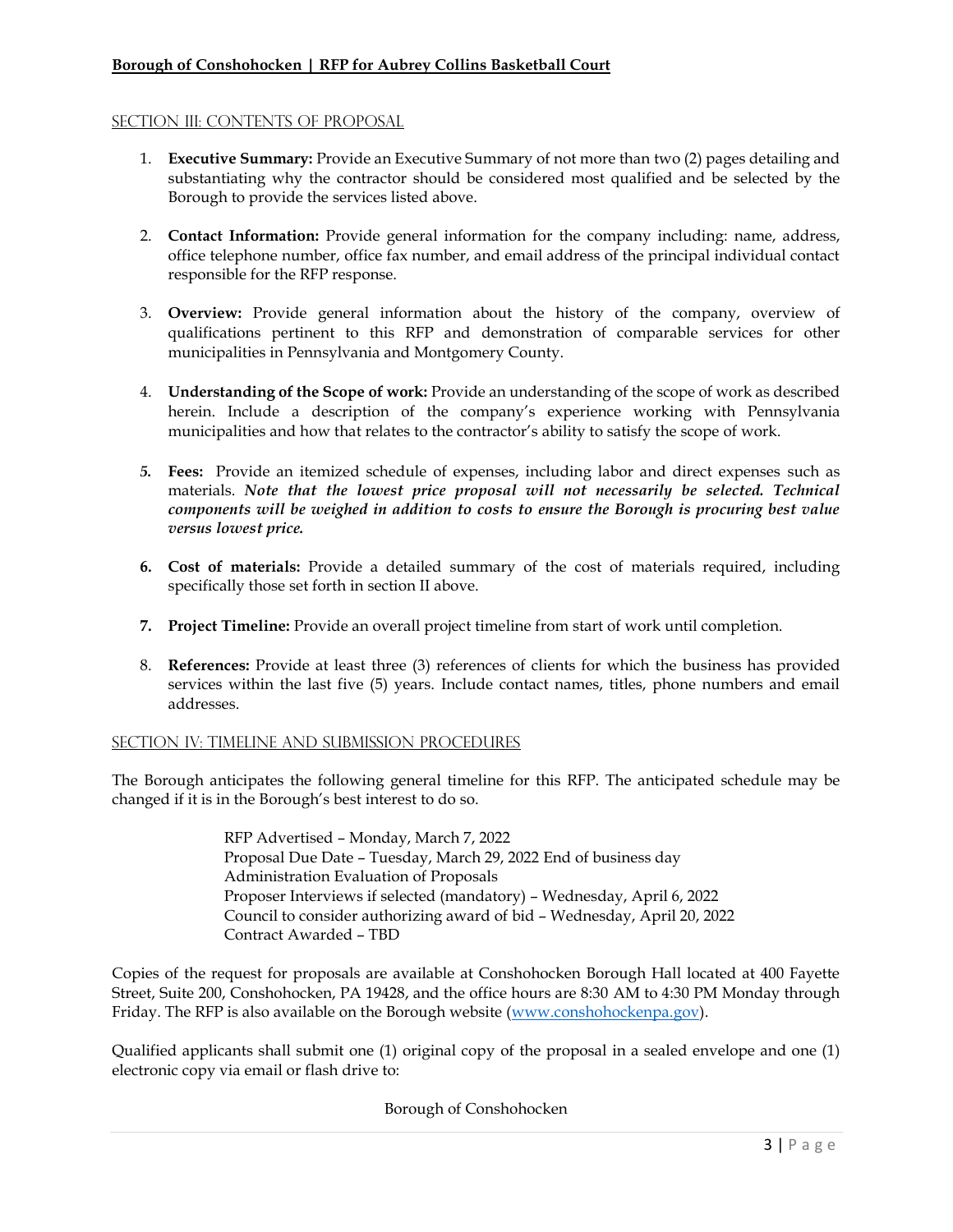## Attn: Lauren Irizarry, Director of Recreation Services & Parks 515 Harry Street Conshohocken, PA 19428 Email: [lirizarry@conshohockenpa.gov](mailto:lirizarry@conshohockenpa.gov)

## **Proposals shall be stamped received no later than 4:00 PM on Tuesday, March 29, 2022**

#### SECTION V: Selection Process

Proposals submitted by the deadline and deemed complete will be evaluated by the Borough Administration. Any businesses submitting a proposal may be required to provide additional detailed information. Borough Administration will interview the most qualified contractor. The award of contract will be at the sole discretion of the Borough Administration, with the approval of Borough Council as necessary. Proposals will be evaluated on a variety of factors including, but not limited to, the following:

- Relevant experience and business qualifications.
- Relevant experience and qualifications of key personnel.
- Satisfactorily completed similar services
- Cost

#### SECTION VI: ADDITIONAL REQUIREMENTS

#### **Indemnification**

The selected contractor shall defend, indemnify and hold harmless the Borough, its officers, agents and employees and all claims and costs of any nature whether for personal injury, property damage or any other liability arising out of or in any way connected with the scope of services required by this RFP, including the acts or omissions perpetrated by employees of the firm.

#### **Insurance**

Provide a description of the contractor's insurance coverage applicable to the services described herein. Such coverage must be adequate to sufficiently cover the services described herein and must include at a minimum, general liability insurance coverage and professional liability insurance coverage. Include insurance certificates summarizing such insurance coverage. Contractor must accept the provisions of the act of June 2, 1915 known as the Workers' Compensation Act and will file with the borough a certificate of insurance providing evidence of the coverage.

#### **Bond**

Contractor shall furnish to the Borough a payment bond for the protection of claimants supplying labor or materials to the prime contractor to whom the contract is awarded, at 100% of the contract amount, conditioned for the prompt payment of the materials furnished or labor supplied or performed in the prosecution of the contract under the act of December 20, 1967, known as the Public Works Contractor's Bond Law of 1967.